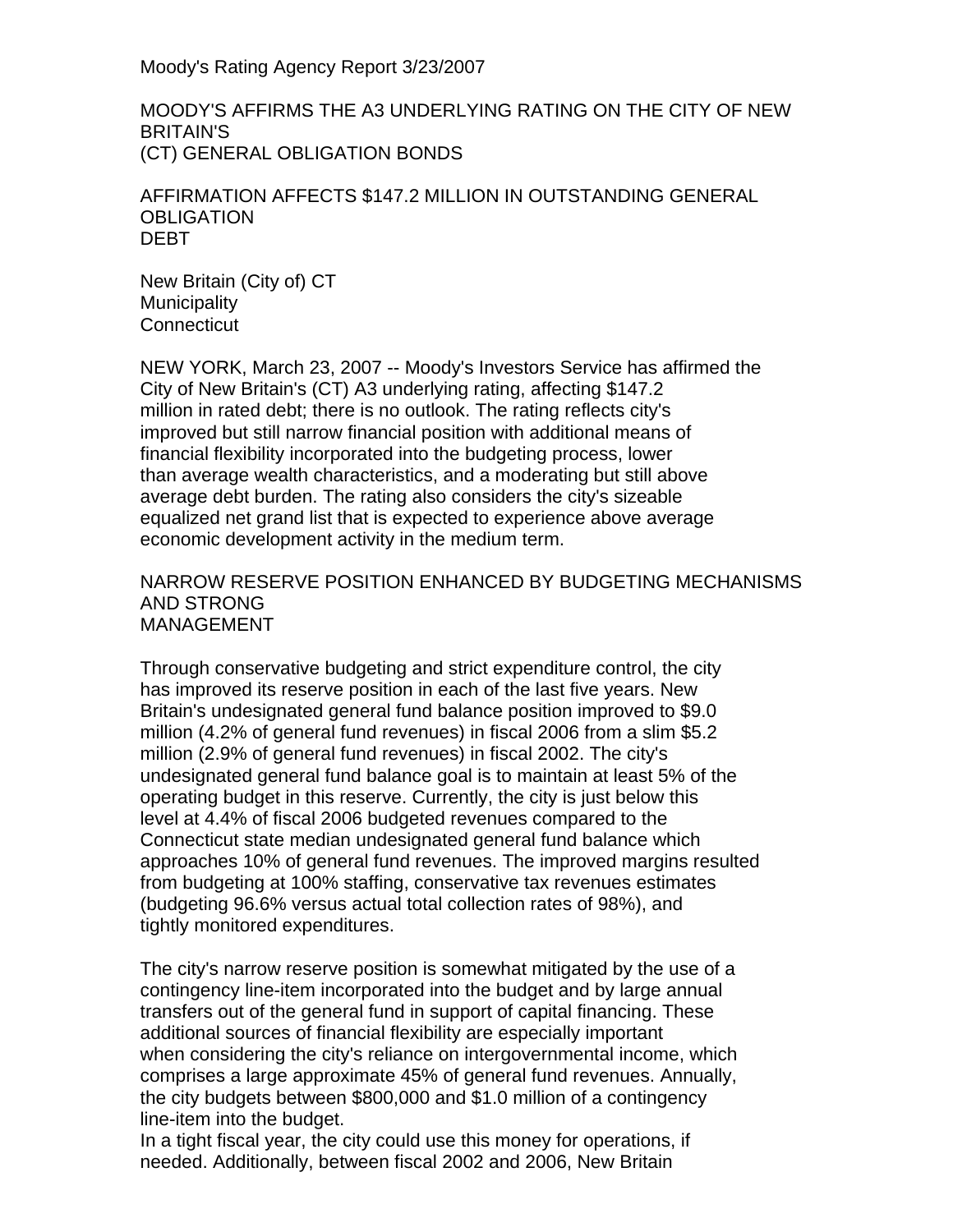transferred an aggregate \$10.1 million to the capital non-recurring fund (CNRF) for pay-as-you-go capital purchases from the general fund, which otherwise could have been used to bolster the general fund balance. The city demonstrated its ability to absorb unforeseen events with these additional means of financial flexibility during fiscal 2003 when municipalities received unanticipated mid-year state aid cuts; the city reduced its transfer out of the general fund to the CNRF by \$227,000 and suffered no general fund balance reserve draw.

The general fund balance position is expected to marginally increase at year-end fiscal 2007. As has historically been the case, the city did not use general fund balance to supplement revenues in fiscal 2007. Through employing the previous budgeting practices, the undesignated general fund balance is expected to increase by at least \$500,000. During the current year, an other post-employment benefit (OPEB) unfunded liability of \$43 million was identified. The city expects to fund the annually required contribution in its entirety in 2008, but no specific amount or plan has been established at this time. The current pay-as-you-go expense for retiree benefits approximates \$850,000. The fiscal 2008 budget process is still in the preliminary stages, and management expects no use of general fund balance and an additional receipt of \$8.1 million in state aid revenue for educational costs.

## SWAPS MITIGATE VARIABLE RATE EXPOSURE

Moody's believes New Britain's variable rate exposure is mitigated by its demonstrated ability to manage its variable rate debt through executed swap agreements. New Britain has hedged its variable rate portfolio in order to achieve lower overall borrowing costs than if it had issued just fixed rate obligations. The total notional amount of the six swaps outstanding is \$122.7 million, of which \$40 million is a basis swap; the balance are interest-rate swaps. All swaps are on parity with fixed-rate general obligation (GO) bonds and the city is the only party with optional termination rights. There are no circumstances under which the city is required to post collateral. Per the individual contracts, each counterparty must maintain a rating of at least A3; all counterparties are currently rated Aa3 or greater.

The city maintains a comprehensive swap policy. This policy requires that the city's interest rate exchange contracts will not exceed 50% of the city's total GO debt, excluding the pension obligations; current exchange contracts (net pension obligations) to total GO debt outstanding are 19%. Also, according to the city's swap policy, net variable rate exposure will not exceed 50% of the city's GO debt. The pension debt represents New Britain's only unhedged debt and accounts for 25% of outstanding GO debt. New Britain will also make every effort to avoid collateral-posting requirements for any transaction, and to secure "one-way" collateral agreements from its counterparties. At least once per fiscal year the city will conduct a comprehensive review of each of its interest rate exchange contracts.

In addition, the city has entered into a swaption agreement with the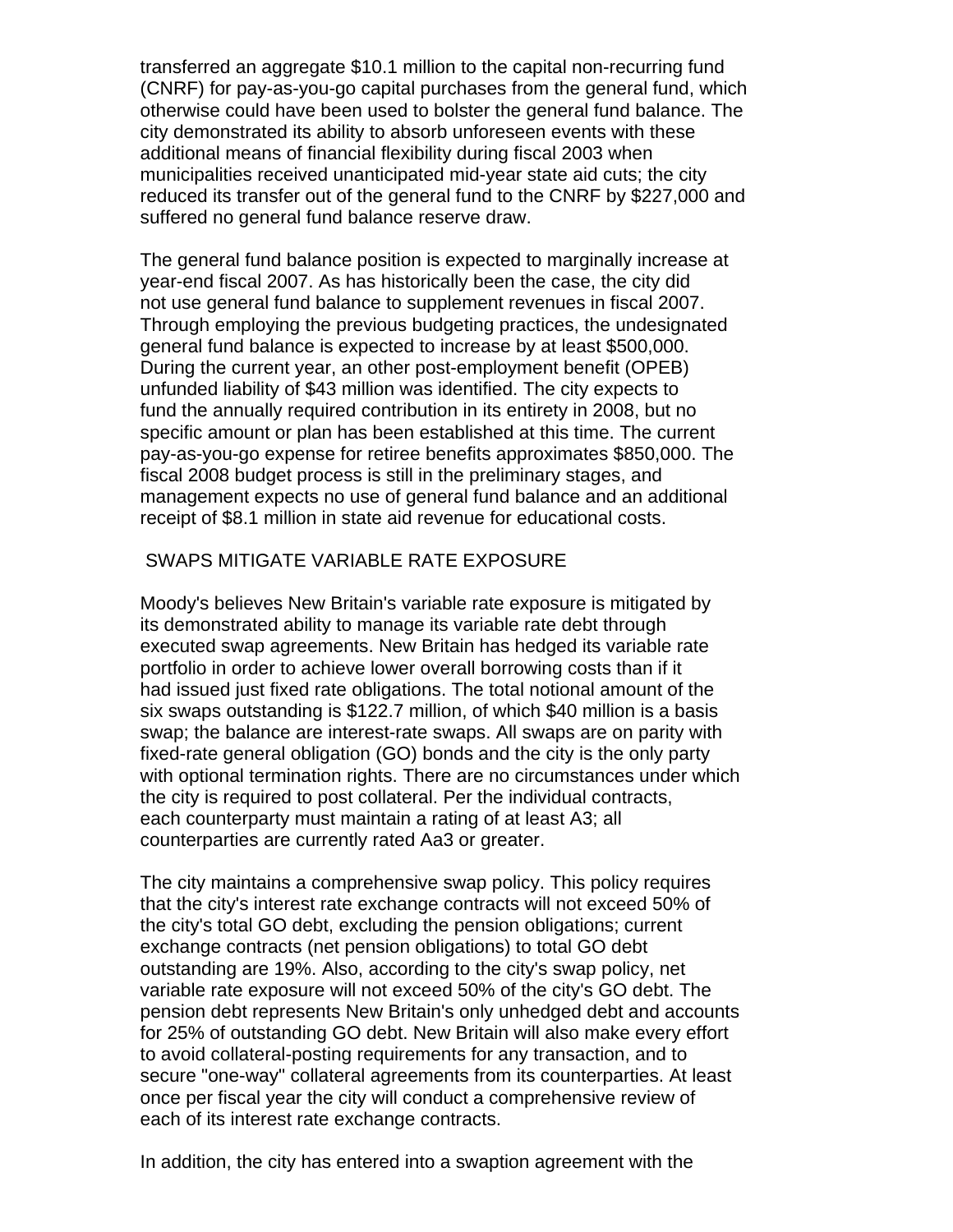Bank of Montreal with a notional amount of \$58.8 million whereby the bank has the option to execute a swap with the city every February 1st and August 1st through 2008. Under the terms of the agreement, the city would receive a 5.5% interest rate and would pay 1 month LIBOR. New Britain received a \$1.0 million payment for entering into the contract.

SIZEABLE EQUALIZED NET GRAND LIST WITH ABOVE AVERAGE COMMERCIAL AND INDUSTRIAL COMPONENTS; DEMOGRAPHIC PROFILE REFLECTS NATURE OF CITY'S MANUFACTURING AND INCREASING RESIDENTIAL DEVELOPMENT

Throughout the medium term, Moody's expects the city will benefit from above-average economic development as some long-planned projects come to fruition. This development is expected to increase the taxable value, and hence equalized net grand list (ENGL) while improving the unemployment rate.

New Britain is favorably located close to Interstates 91 and 84. At the turn of the century, the town was heavily concentrated in metal production.

Manufacturing and industrial properties still account for an above average 22% of the \$2.1 billion tax base (\$4.1 billion ENGL). As the city continues to transition into more of a residential community, the tax base is expected to strengthen at a higher rate than experienced since 2005 (a weak annual average of 0.4%) Additionally, 23% of the tax base, primarily representing two regional non-profit hospitals and a state university for which the city receives payments in lieu of taxes from the state, are exempt from property taxes. Currently several large-scale projects are planned, such as a 300-unit housing development and sports arena, which are expected to generate additional taxable revenue. Additionally, an expansion to the nonprofit local hospital is expected to add to the already \$8.4 million annual payment-in-lieu of taxes form the state. Throughout the longer-term, New Britain plans to maximize its designation as one of the state's select 14 enterprise zones, which enables the city to offer tax benefits for approximately five years. The state, in turn, reimburses the city for 100% of forgone taxes. Through this program, New Britain has already attracted several businesses and expects South Street Industrial Park to expand throughout the medium term. Finally, though construction plans are not immediate, with state financing, the city expects to complete the "Hartford Busway," a public transportation link between the city and Hartford (rated A2/stable outlook), making New Britain a more attractive location for residents and commuters.

The planned economic development activity is expected to improve the currently above average unemployment rate and weak socioeconomic profile. New Britain's unemployment rates are nearly 157% of the state, largely due to weakness in the manufacturing sector. Additionally, the 1999 per capita (PCI) and median family (MFI) incomes as a percent of the state medians were just 85% and 82%, respectively. These income levels trail the Connecticut A3 medians for PCI and MFI of 104% and 123%, respectively. The \$57,565 ENGL value per capita is similarly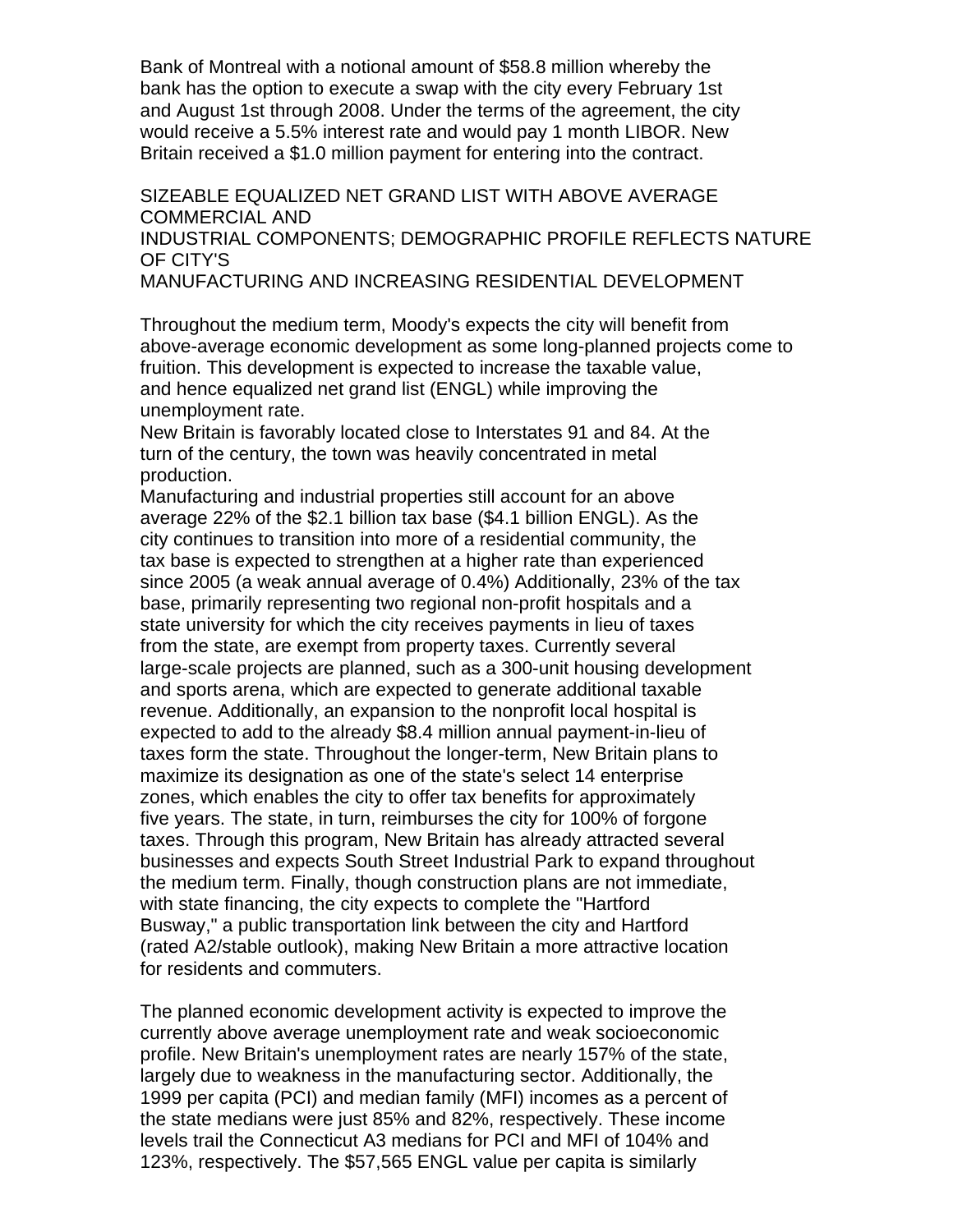significantly below that of the Connecticut A3 median of \$101,479. Moody's believes the city's prospective economic development activity will aid in generating additional general fund revenue and improving the socioeconomic profile of the city.

## DEBT BURDEN EXPECTED TO MODERATE BUT REMAIN ABOVE AVERAGE

Moody's expects the city's debt position will moderate but remain above average when considering amortization of existing principal, moderate debt issuance plans, and expansion in the equalized net grand list (ENGL). The city's direct and adjusted overlapping debt ratios, which are inclusive of

\$94.5 million in previously issued pension obligation bonds (POBs), are above average at 6.1% and 5.5%, respectively, of the ENGL. Net of the POBs, the debt ratio is lower at 3.8%, but still above-average. The city's five-year capital improvement plan addresses various economic development, road infrastructure, and capital equipment purchases, which in the aggregate are less than general obligation debt to be issued. This, coupled with a moderate 59% of principal retirement in 10 years, and expansion in the ENGL is expected to improve the direct and adjusted debt burdens; but, these figures are expected to remain above average throughout the medium term.

KEY STATISTICS:

2006 Total General Fund Balance: \$12 million (5.6% of General Fund revenues)

2006 Unreserved General Fund Balance: \$9 million (4.2% of General Fund revenues)

2000 Census Population: 71,538

2005 Estimated Population: 71,254

2006 ENGL: \$4.1 billion

ENGL per capita: \$57,565

1999 Per Capita Income: \$18,804 (85% of the U.S.)

1999 Median Family Income: \$41,056 (82% of the U.S.)

Direct Debt Burden: 6.1%

Adjusted Overall Debt Burden: 5.5%

Payout of Principal in 10 Years: 59%

Rated Long-Term Debt Outstanding: \$147.2 million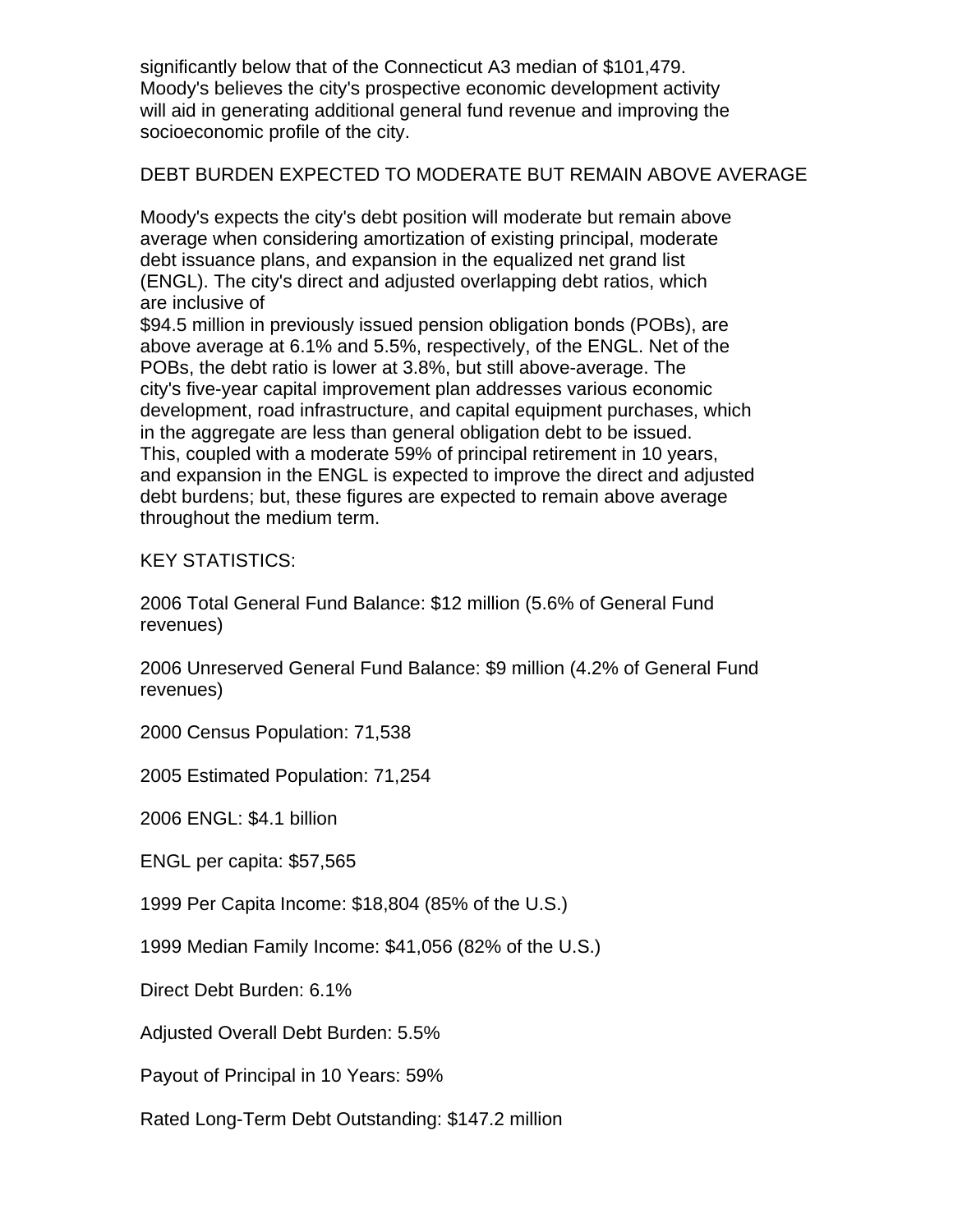ANALYSTS:

Sarrah Angelos, Analyst, Public Finance Group, Moody's Investors Service Alexandra J. Lerma, Backup Analyst, Public Finance Group, Moody's Investors Service Edith Behr, Senior Credit Officer, Public Finance Group, Moody's Investors Service

CONTACTS: Journalists: (212) 553-0376 Research Clients: (212) 553-1653

Copyright 2007, Moody's Investors Service, Inc. and/or its licensors and affiliates including Moody's Assurance Company, Inc. (together, "MOODY'S"). All rights reserved.

ALL INFORMATION CONTAINED HEREIN IS PROTECTED BY COPYRIGHT LAW AND NONE OF SUCH INFORMATION MAY BE COPIED OR OTHERWISE REPRODUCED, REPACKAGED,

FURTHER TRANSMITTED, TRANSFERRED, DISSEMINATED, REDISTRIBUTED OR RESOLD,

OR STORED FOR SUBSEQUENT USE FOR ANY SUCH PURPOSE, IN WHOLE OR IN PART, IN ANY FORM OR MANNER OR BY ANY MEANS WHATSOEVER, BY ANY PERSON WITHOUT

MOODY'S PRIOR WRITTEN CONSENT. All information contained herein is obtained by MOODY'S from sources believed by it to be accurate and reliable. Because of the possibility of human or mechanical error as well as other factors, however, such information is provided "as is" without warranty of any kind and MOODY'S, in particular, makes no representation or warranty, express or implied, as to the accuracy, timeliness, completeness, merchantability or fitness for any particular purpose of any such information. Under no circumstances shall MOODY'S have any liability to any person or entity for (a) any loss or damage in whole or in part caused by, resulting from, or relating to, any error (negligent or

otherwise) or other circumstance or contingency within or outside the dsuttorysfDV(SQD)offSVQGDynedib) dinsctor;amatites dnam, pledyees or agents in connection with the procurement, collection, compilation, analystiss, inaformalystioy of communication in publication of orion any any such information, or (b) any direct, indirect, special, consequential, compensatory or incidental damages whatsoever (including without